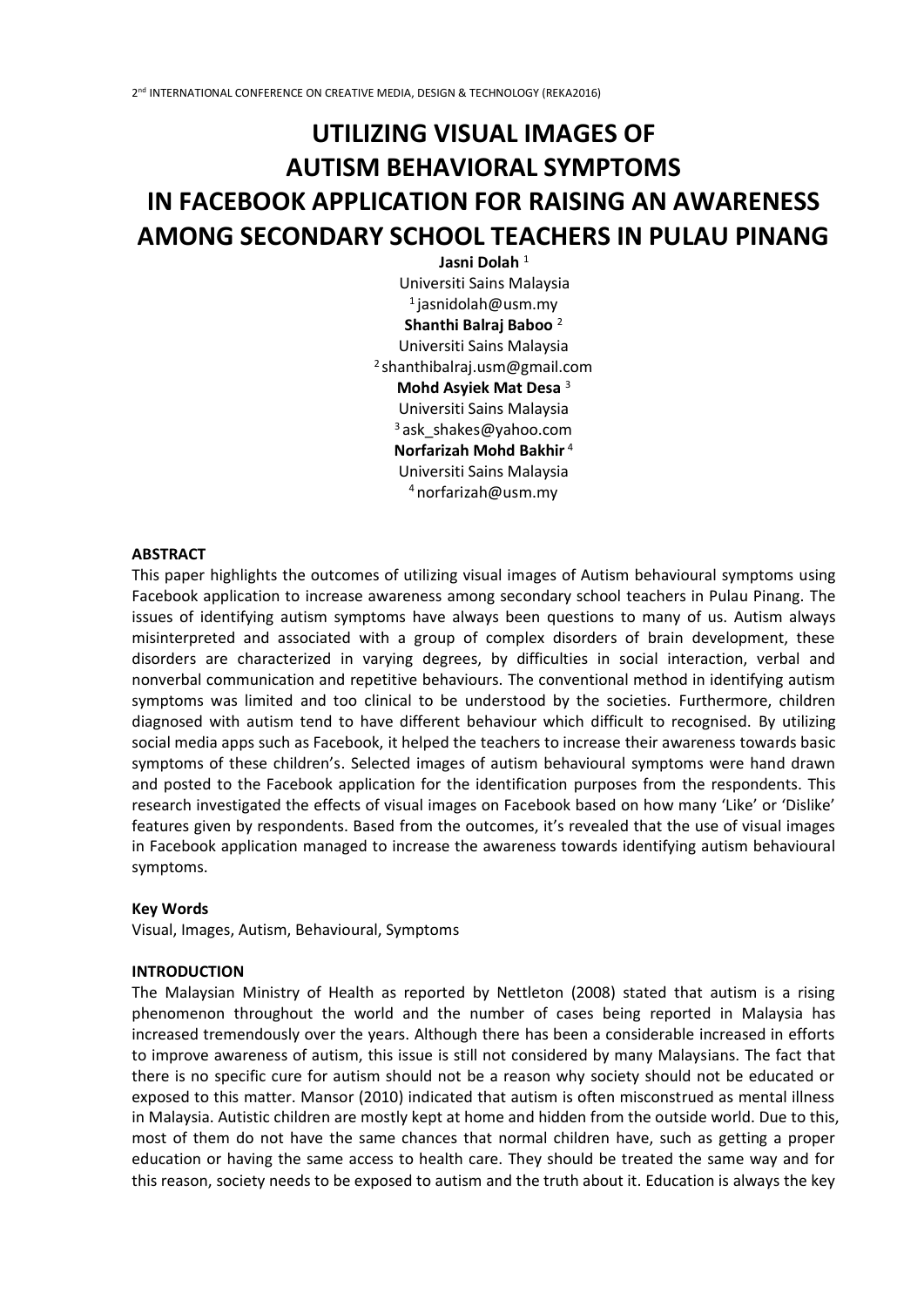to a better life and the same principle applies to autism. He suggested that it is time to get the issue of autism "out of the closet." People need to have at least basic knowledge of what autism is. Ignorance about autism might not end well for those who are affected, when they or the people around them do not have a clue about their affliction. This study proposed an alternative approach as a timely respond to the challenges faces by school teachers in identifying students who have autism behavioural symptoms in their classes.

#### **LITERATURE REVIEWS**

In Malaysia, the issue of autism is silently increasing and needs to be considered seriously by society. Azizan (2008) stated that based on a research that was conducted in Perak; one in every 625 children is autistic. Even though the finding does not represent the actual number of children being affected in Malaysia, the number might be higher than that in the real situation. The lack of research particularly on how society should be taught on this disability makes the situation become worse. Nobody knows what causes autism and no proper guide has been distributed and no information on autism is shared at school level. Autism needs special attention from society because the cause of this disability is unknown. More support in terms of research and guidance is needed on how this issue could be handled in the earlier stages of autism. Support from the government and the private sector was another issue that contributes to this matter. There are hardly any funds or centres and facilities founded for these children. To this day, there is no building or centre that is run by government agencies in that is giving services to autistic children. NGOs like the National Autism Society (NASOM) is only one of the few non-profit organizations that runs the services and from their observation, there is no specialized medical doctor or dedicated physiotherapist available at government hospitals who can give the exact consultancy to an autistic child. The development of a multimedia learning environment can be very beneficial for society if they can learn and understand these autism behavioural symptoms. According to the chairman of the National Autism Society of Malaysia (NASOM) (2010), the level of awareness of autism has increased over the years but still not enough considering that many have not gotten the message of what autism is. More research should be conducted in this matter even though many parents have done their share in reporting the cases and seeking help for their autistic children. These people need to understand the basic concept of autism before they can actually understand the findings from the researches. That is why it is really important for these people to be educated in the matter of autism. How are they supposed to help their children when they, themselves do not understand what actually is happening to their children? In order to educate these parents, it is crucial to consider a good learning environment as well as learning construction; this is what should be explored as the first step in dealing with autism. While there are many different views about the best course of treatment for autism, most professionals agree that the earlier the treatment begins, the better the chances are that the child can be helped. The current method in diagnosing autism is still unclear and complicated. Different children would normally have different symptoms. Furthermore, most of the diagnosed results are kept secret by the medical doctor. Thus, the development of learning materials in this research will help society and parents to self-learn the autistic behavioural symptoms so that they can save their time and money from seeking consultation from the experts. Barger and Campbell (2011) supported above statement where they explores the knowledge of autism among middle schools students. According to this study, 41.6% of students had heard of autism where he concluded that the students with awareness of autism had a slightly better knowledge of autism than their peers who had never heard of autism. Overall, the students were varied in the level of knowledge that they had regarding the characteristics of autism. The study concludes that in order for autistic peers to participate successfully in an education system among their peers, there must be an increase in the level of knowledge of autism among students. A study of the knowledge of autism among general practitioners in Pakistan found that only 44.6% of the general practitioners surveyed had heard of autism (Assassi and Ibrahim, et al. (2011). This study conclude that there are "knowledge deficits concerning autism and diagnosis" and in order for autism disorders to be properly diagnosed and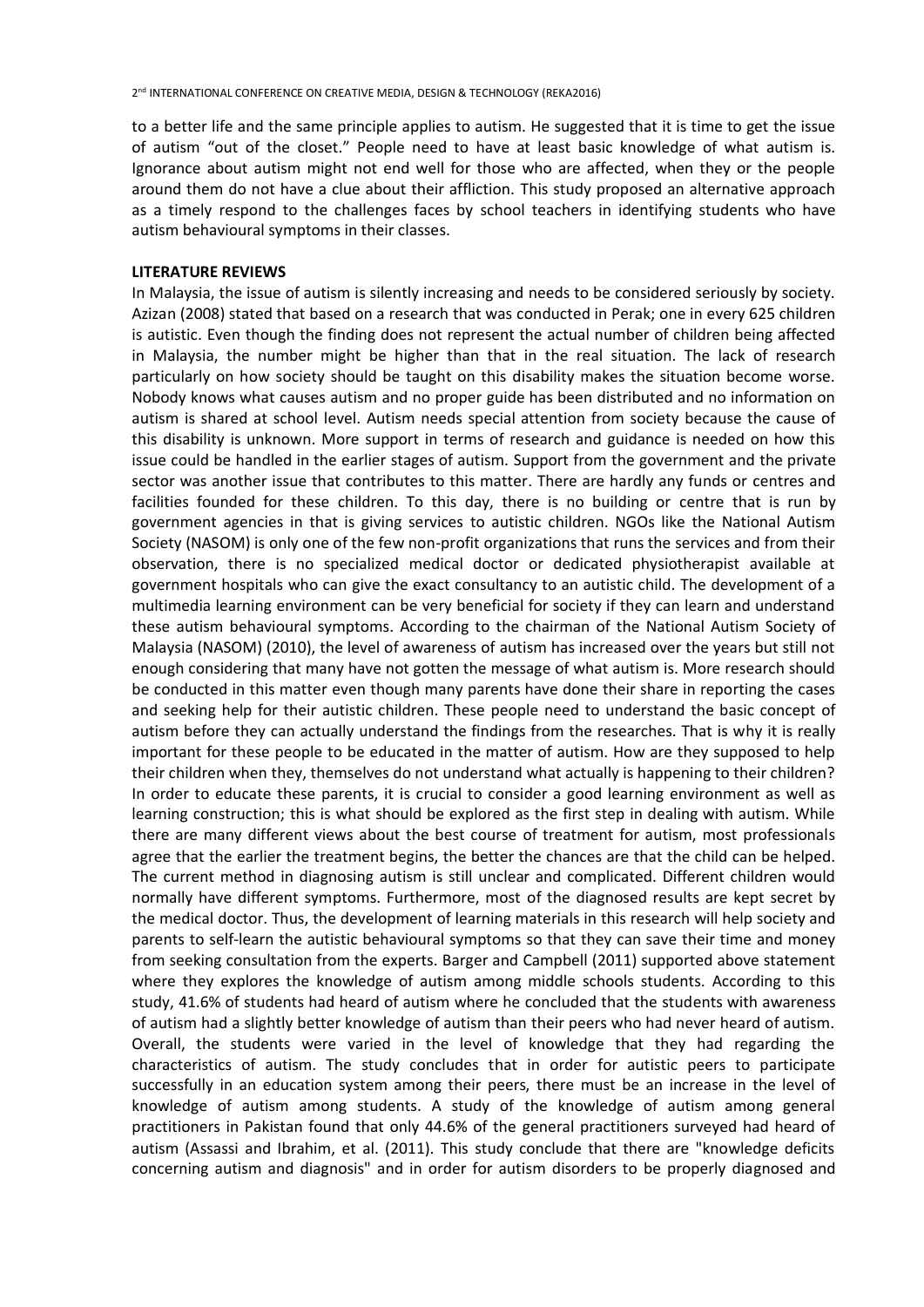treated, both private and public schools in Pakistan should develop a more robust curriculum on the subject of autism.

The rationale in using visual images and social media application in this research is to fully utilize the current technology that gives humans an easy access to identify autism behavioural symptoms in the future. In comparison to the technology that was used before, this research will try to utilize the technology in the way that everyone can understand the findings and benefit from them. Most of the past research was intended for the autistic child only and none of the research catered to specifically educate the parents or society. Some of the past and current technologies listed in Table 1.1 show how technology and multimedia has been used to help autistic children only. Due to the increase in diagnosed cases of Autism Spectrum Disorder (ASD), software and hardware dedicated to persons with autism have been developed for several decades. These solutions reinforce ASD sufferers' strong points and work on their weaknesses, helping them to increase their vocabulary and communication skills (2008).

# **Table 1.1**

Technology and Multimedia Used in Helping Autism Children

| <b>VIDEO</b>                                               | <b>MULTIMEDIA</b>                                                                   |  |  |  |
|------------------------------------------------------------|-------------------------------------------------------------------------------------|--|--|--|
| Home Video Recording                                       | <b>Multimedia Reading Lessons</b>                                                   |  |  |  |
| (Maestro, Casella, Milone, Muratori, &                     | based on a phonics method of instruction to                                         |  |  |  |
| Palacio-Espasa, 1999)                                      | teach word recognition skills to children with                                      |  |  |  |
|                                                            | reading disabilities.                                                               |  |  |  |
| Video Modeling                                             | Lee and Zabedah (2005)                                                              |  |  |  |
| (Charlop-Christy, Le, L., & Freeman, 2000)                 |                                                                                     |  |  |  |
| <b>IMAGING</b>                                             |                                                                                     |  |  |  |
| <b>Magnetic Resonance</b>                                  | <b>Multimedia Resources</b>                                                         |  |  |  |
| Imaging (MRI)                                              | to teach reading to students with learning                                          |  |  |  |
| (Maestro, Casella, Milone, Muratori, &                     | disabilities in a special education class.                                          |  |  |  |
| Palacio-Espasa, 1999)                                      | Azmi and Lee (2004)                                                                 |  |  |  |
| <b>ASSISTIVE TECHNOLOGY</b>                                |                                                                                     |  |  |  |
| <b>Low Technology</b>                                      |                                                                                     |  |  |  |
| <b>Pictorial Information</b>                               |                                                                                     |  |  |  |
| (Pierce & Schreibman, 1994)                                | Activity schedules are being developed in<br>Microsoft PowerPoint and used to teach |  |  |  |
| (Bondy & Frost, 2001)                                      |                                                                                     |  |  |  |
|                                                            | children with special needs                                                         |  |  |  |
| Picture Exchange Communication                             | Rehfeldt, Kinney, Root, & Stromer (2004)                                            |  |  |  |
| System (PECS)                                              |                                                                                     |  |  |  |
|                                                            | <b>Computer-Animated Tutor</b>                                                      |  |  |  |
| <b>Mid Technology</b>                                      | to improve vocabulary and grammar in children                                       |  |  |  |
| Voice Output Communication Aids (VOCAs)<br>(Schepis, 1998) | with autism.                                                                        |  |  |  |
|                                                            | Bosseler & Masaro (2003)                                                            |  |  |  |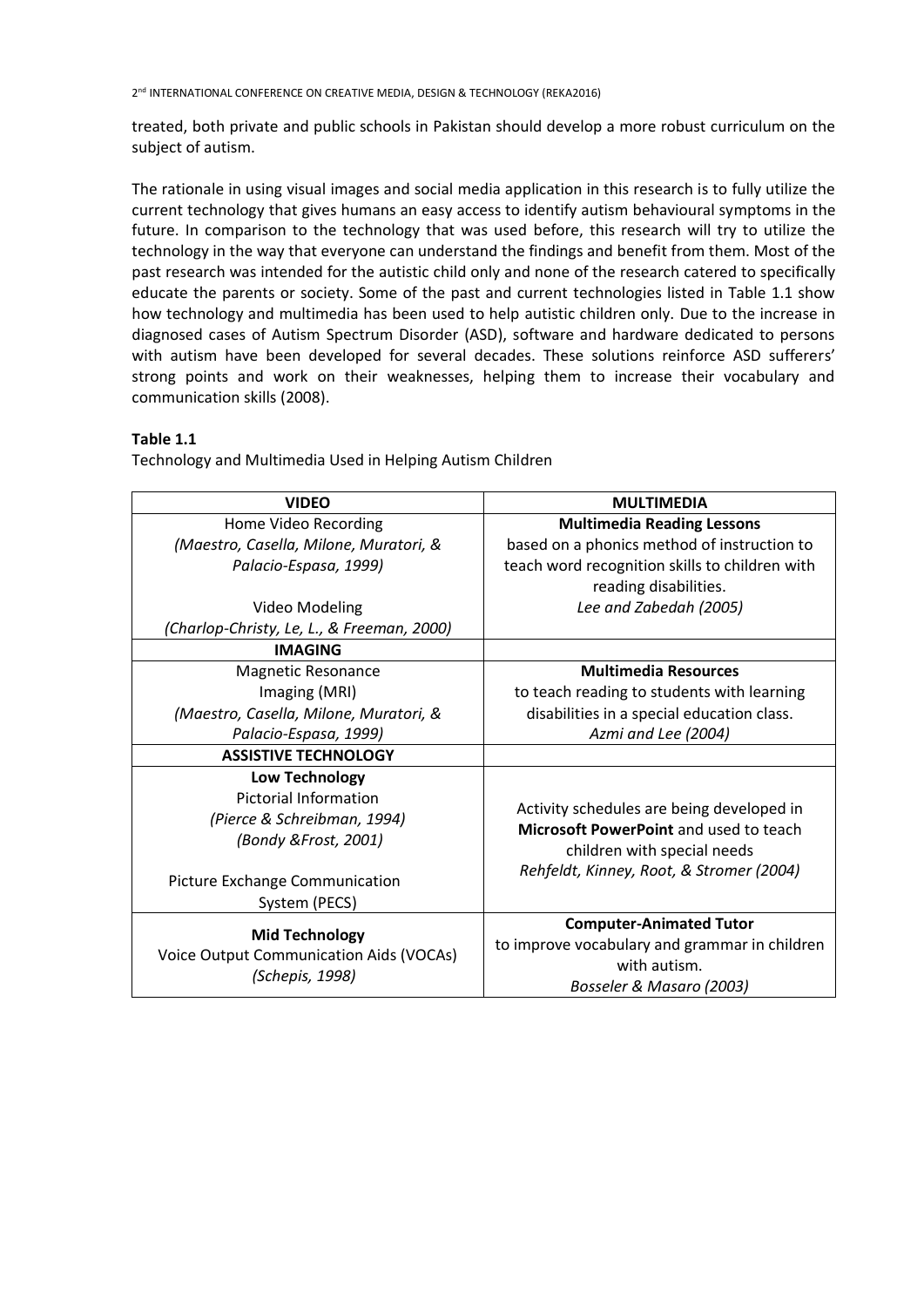*(Kozima & Yano, 2001)*

**High Technology** Mind Reading *(Baron-Cohen & Tead, 2003)* Virtual Reality *(Hirose, Kijima, Shirakawa, & Nihei, 1997)* Robotic – Aurora Project *(Dautenhahn, 1999)* Infanoid An **educational strategy** have been presented in a multimedia, computer based format *Hagiwara & Myles (1999)* **Compared live personal instruction to computer assisted instruction**  *Chen & Bernard-Opitz (1993)*

In less than a decade, social media, in many ways, seems to have "taken over the world." Social networking services can provide an accessible and powerful toolkit for highlighting and acting on issues and causes that affect and interest of people. As one of the largest social networking sites in the social media universe, Facebook boasted more than 750 million people actively using its service<sup>1</sup>. If it hasn't already, Facebook will soon grow twice as large as the population of the United States, which currently hovers at 311 million<sup>2</sup>. Social networking services are increasingly popular amongst Malaysian people regardless of geographical location, background and age. They include services such as Facebook.com, MySpace.com and Bebo.com which have many millions of members each. Facebook which came into existence since 2004 is the second most accepted and generally most visited in the world (Alexa, 2012) and twelve million users were from Malaysia (Tawie, 2011). The use of visual images/communication in presenting the autism behavioural symptoms was utilized in this study. Visual communication involves the use of visual elements, such as drawings, illustrations and electronic images, to convey ideas and information to an audience.

# **PROBLEM STATEMENTS**

There is an information regarding autism available these days which can be accessed online from books and magazines, as well as organized events. However, the methods used to inform society sometimes can be too technical and confusing especially to teachers. Those without basic knowledge of what autism is will have a hard time understanding this issue. The lack of combination between visual images and social media technology make the intended messages are hard to be achieved.

# **METHODOLOGY**

This study used the qualitative methods in order to investigate the awareness of autism behavioural symptoms amongst selected respondents. The respondents of secondary school teacher were identified and selected through the Jabatan Pendidikan Daerah, Seberang Perai Utara. They have been notified through email and the instructions of the survey have been informed in advanced. As shown in Figure 1, there are 52 visual images of autism behavioural symptoms were hand drawn and posted to the Facebook application for the identification purposes. This visual image originated from Autism Canada Foundation (www.autismcanada.org) and has been hand drawn by local student without any other intention for commercial purposes. The illustrations has been divided into Five (5) categories which are; Safety Issues, Self Injurious, Sensory Issues, Motor Issues and Bizarre Repetitive Behaviour. Once all the visuals images was listed in the Facebook (Figure 2), the respondents has been notify to visit and learns about the illustrations. The outcome of the results was based on how many 'Like', 'Reach' and 'People' feedback computed by Facebook application (Figures 3, 4, 5, 6).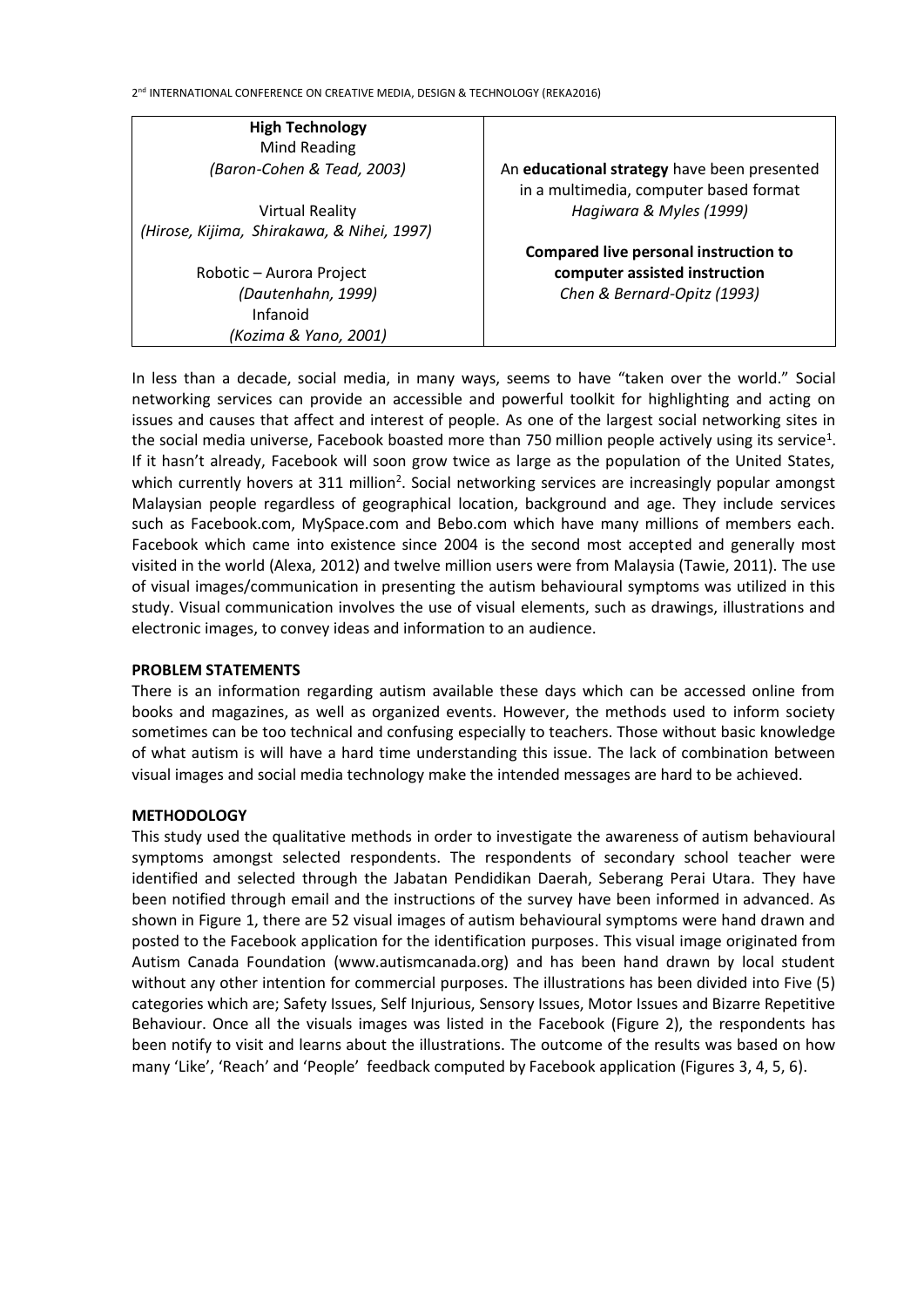

Figure 1, visual images of autism behavioural symptoms



Figure 2, autism symptoms page in Facebook application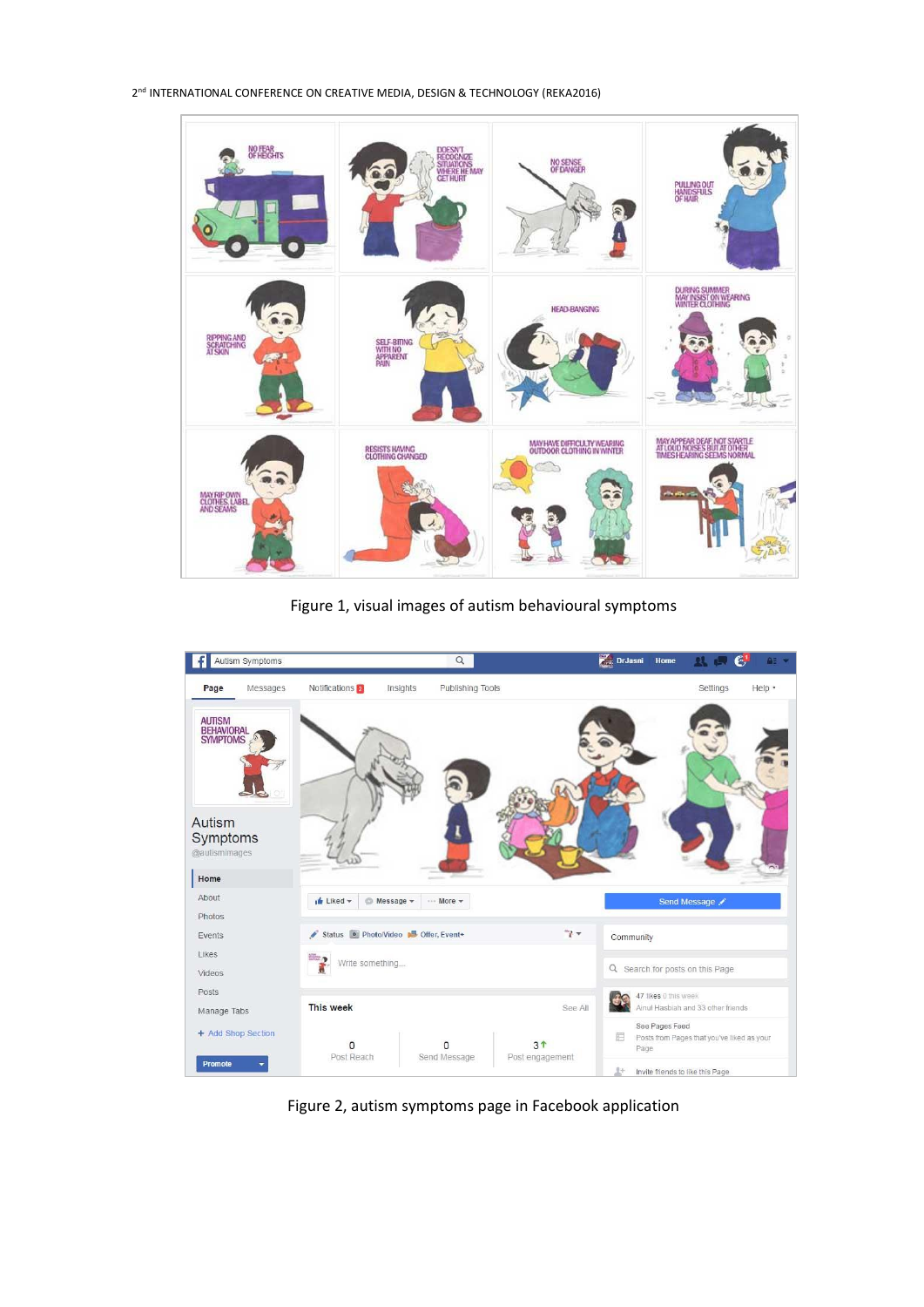### **RESULTS & DISCUSSION**

Overall, the results from this study show that the reaction from the respondents was positive in term of acceptance in understanding the visual images presented to them. In Figure 3, shows that the survey started on 22.6.2016 and ended on 7.8.2016. Daily data is recorded in the Pacific Time zone. During this period, 47 Likes (Figure 4) has been recorded by the Facebook application. In Figure 5, Net Likes comprising Unlikes, Organic Likes and Paid Likes shows the numbers of new likes minus the number of unlikes. Figure 6, shows the All Post Published engagement between the respondents and the visuals. Safety Category shows 18 respondents have been reached and 4 engaged with the visuals. Self-Injurious category shows 21 respondents have been reached and 5 engaged with the visuals. Total of 18 people was reached and 4 engaged in Sensory Issues category. In Motor Issues category, they were 20 respondents have been reached and 4 engaged with the visuals. Category of Bizarre Repetitive Behaviour shows 17 respondents was reached and 4 were engaged. Communication Issues recorded 15 respondents was reached and 3 was engaged. In Social Issues category there were 17 respondents was reached and 4 was engaged.



**Figure 3:** Daily data recorded







**Figure 5:** Total Net likes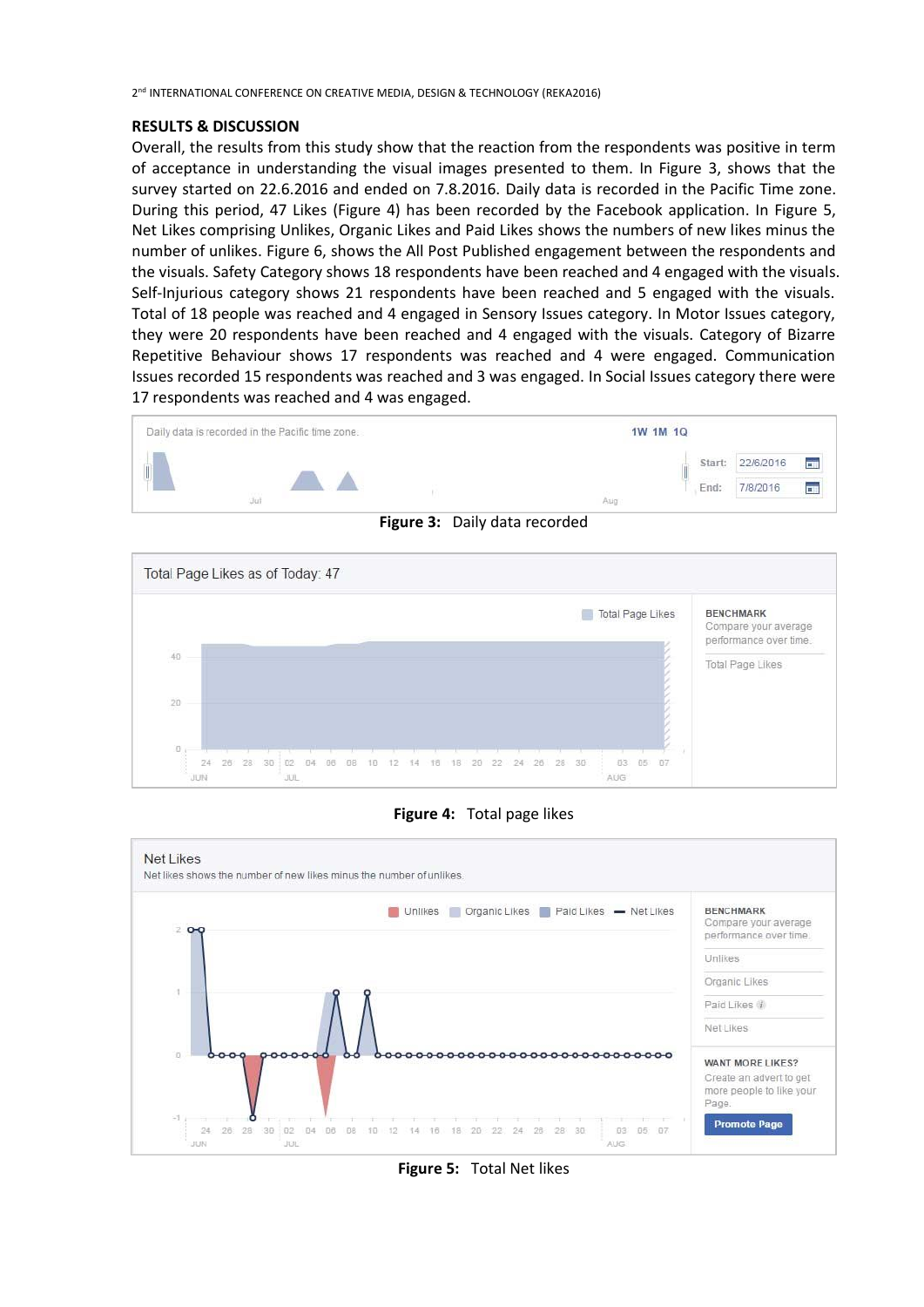

**Figure 6:** Likes, comments and share

| All Posts Published                                                                                                      |                                                                                            |        |            |       |                                       |                   |  |
|--------------------------------------------------------------------------------------------------------------------------|--------------------------------------------------------------------------------------------|--------|------------|-------|---------------------------------------|-------------------|--|
| Reach: Organic/Paid<br>Post Clicks Reactions, comments & shares<br>$\boldsymbol{\mathrm{v}}$<br>$\overline{\phantom{a}}$ |                                                                                            |        |            |       |                                       |                   |  |
| Published <b>v</b>                                                                                                       | Post                                                                                       | Type   | Targeting  | Reach | Engagement                            | Promote           |  |
| 24/05/2016<br>14:03                                                                                                      | SAFETY ISSUES<br>净                                                                         | 后      | $\Theta$   | 18    | O<br>$\overline{4}$                   | <b>Boost post</b> |  |
| 24/05/2016<br>14:01                                                                                                      | <b>SELF INJURIOUS</b><br>ÇW                                                                | 后      | 0          | 21    | 1<br>$\overline{4}$                   | <b>Boost post</b> |  |
| 24/05/2016<br>13:59                                                                                                      | SENSORY ISSUES<br><b>IC</b>                                                                | 后      | $\Theta$   | 18    | O<br>$\overline{4}$                   | <b>Boost post</b> |  |
| 24/05/2016<br>11:44                                                                                                      | <b>MOTOR ISSUES</b><br>٩                                                                   | 后      | 0          | 20    | O<br>$\overline{4}$                   | <b>Boost post</b> |  |
| 24/05/2016<br>11:41                                                                                                      | BIZARRE REPETITIVE BEHAVI<br>$-\frac{1}{2}$<br><b>OR</b>                                   | 后      | $\Theta$   | 17    | O<br>$\overline{4}$                   | <b>Boost post</b> |  |
| 24/05/2016<br>11:35                                                                                                      | COMMUNICATION ISSUES<br>$\frac{1}{2}$                                                      | 后      | 0          | 15    | $\mathbb O$<br>$\overline{3}$         | <b>Boost post</b> |  |
| 24/05/2016<br>11:32                                                                                                      | SOCIAL ISSUES<br>$\frac{1}{2} \pi$                                                         | 后      | $\Theta$   | 17    | O<br>$\overline{4}$                   | <b>Boost post</b> |  |
| 24/05/2016<br>11:09                                                                                                      | Dear All, This page dedicated in<br><b>SHOP</b><br>ã.<br>highlighting the visual images of | التوبة | 0          | 18    | O<br>5                                | <b>Boost post</b> |  |
| 24/05/2016<br>10:47                                                                                                      | Autism Symptoms's cover photo<br>≤4                                                        | 后      | $A \Theta$ | 0     | $\begin{array}{c} 4 \\ 0 \end{array}$ | <b>Boost post</b> |  |
| 24/05/2016<br>10:36                                                                                                      | Autism Symptoms<br>ã                                                                       | 后      | $\odot$    | 3     | $\frac{4}{3}$                         | <b>Boost post</b> |  |

**Figure 7:** All post published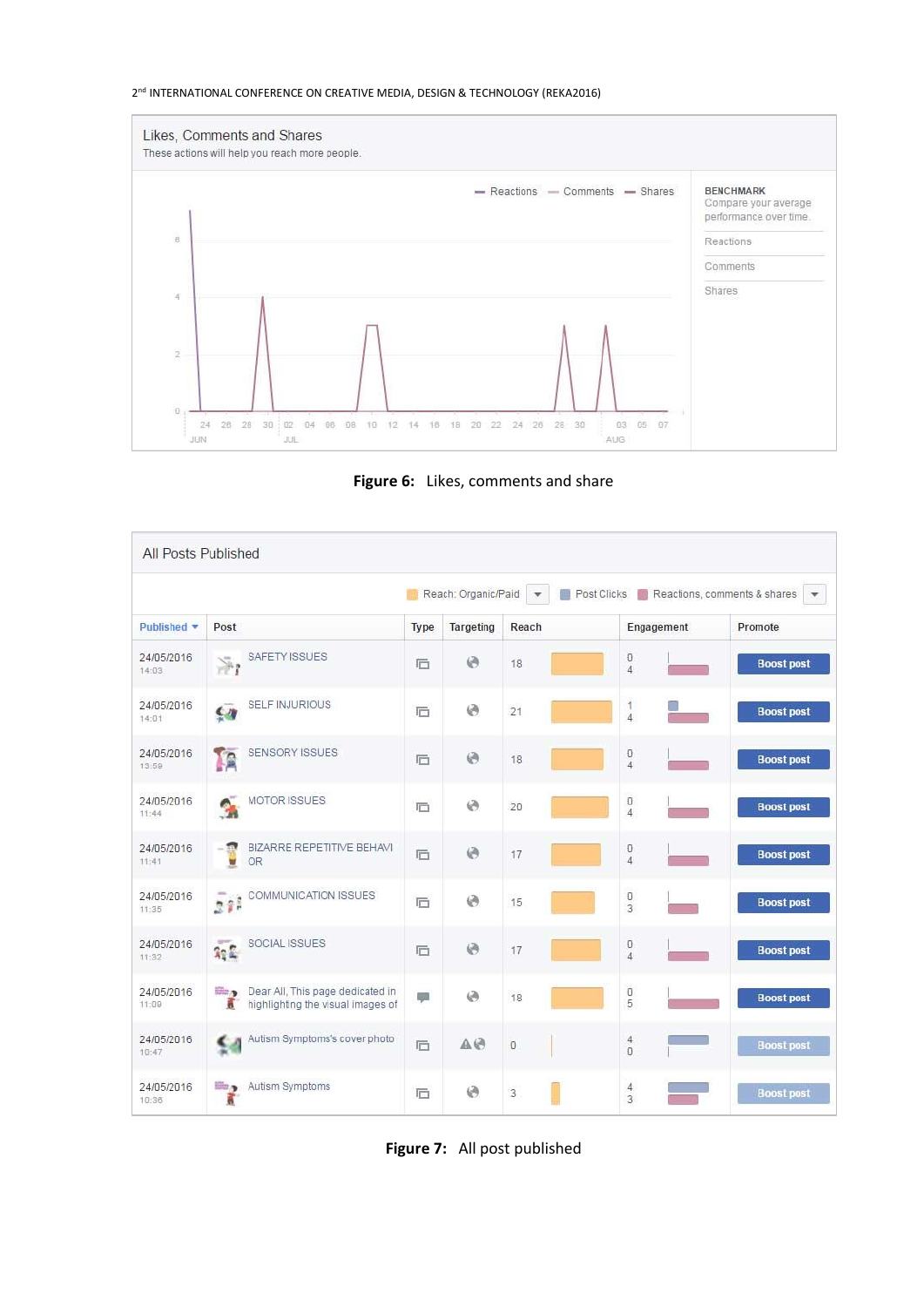## **CONCLUSION**

As this research is still an on-going development, researcher found that there is a gaps and opportunity to explore and further strengthen the needs of identifying Autism behavioural symptoms through Facebook application. The research will go further to provide more options for the respondents to react with the visual images and expand the availability of the platform by developing more engaging and intuitive mobile apps which can access and downloaded by millions of people.

# **ACKNOWLEDGEMENT**

This research was funded by a short term grant from the Division of Research & Innovation (RCMO), Universiti Sains Malaysia under Short Term Grant. The author and co-authors would like to show an appreciation to the RCMO for their willingness to cooperate and support in this research.

# **REFERENCES**

Alexa, (2012). Retrieved date 13.6.2016 from [http://www.alexa.com/siteinfo/facebook.com.](http://www.alexa.com/siteinfo/facebook.com)

- Assassi, P., K. Ibrahim, et al. (2011). *Knowledge and atitude of general practitioners regarding autism in Karachi, Pakistan*. 41(4), 465.
- Azizan, (2008). *The Burden of Autism*. The Star Online Retrieved 4 August 2010, fromhttp://thestar.com.my/news/story.asp?file=/2008/4/27/focus/21080181&sec=focus
- Azmi Abu Bakar and Lee Lay Wah (2004). *Penilaian aplikasi multimedia untuk mengajar kemahiran membaca kepada pelajar bermasalah pembelajaran*. Proceedings from Seminar Kebangsaan Pendidikan Khas 2004 . Bangi: UKM. (pp. 165-182).
- Barger, B. and J. Campbell (2011). *Middle school students' knowledge of autism. J autism dev disord.* 41, 732-740.
- Baron-Cohen, S., & Tead, T. (2003). *Mind Reading: The Interactive Guide on Emotion*: (Tech. Rep.) Autism Research Centre, Cambridge.
- Charlop-Christy, M., Le, L., & Freeman, K. (2000). *A comparison of video modelling with in vivo modeling for teaching children with autism*: J Autism Dev Disord, 30 (6), 537-552.
- Dautenhahn, K. (1999). *Robot as social actors: Aurora and the case of autism*. In Procct99, the third international cognitive technology conference (pp. 359-374). San Fransisco, CA.
- De Leo G., Leroy G. Smartphones to Facilitate Communication and Improve Social Skills of Children with Severe Autism Spectrum Disorder; Proceedings of the 7th International Conference on Interaction Design and Children (IDC '08); Chicago, IL, USA,. 11–13 June 2008.
- Hirose, M., Kijima, R., Shirakawa, K., & Nihei, K. (1997). *Virtual reality in Neuro-psycho-physiology: Cognitive, clinical and methodological issues in assessment and treatment*. Amsterdam, Netherlands: IOS Press.

http://editiion.cnn.com/2011/TECH/social.media/07/06/facebook.announcement/

http://www.census.gov/populatiion/www.popclockus.html

http://www.edudemic.com/how-students-benefit-from-using-social-media/